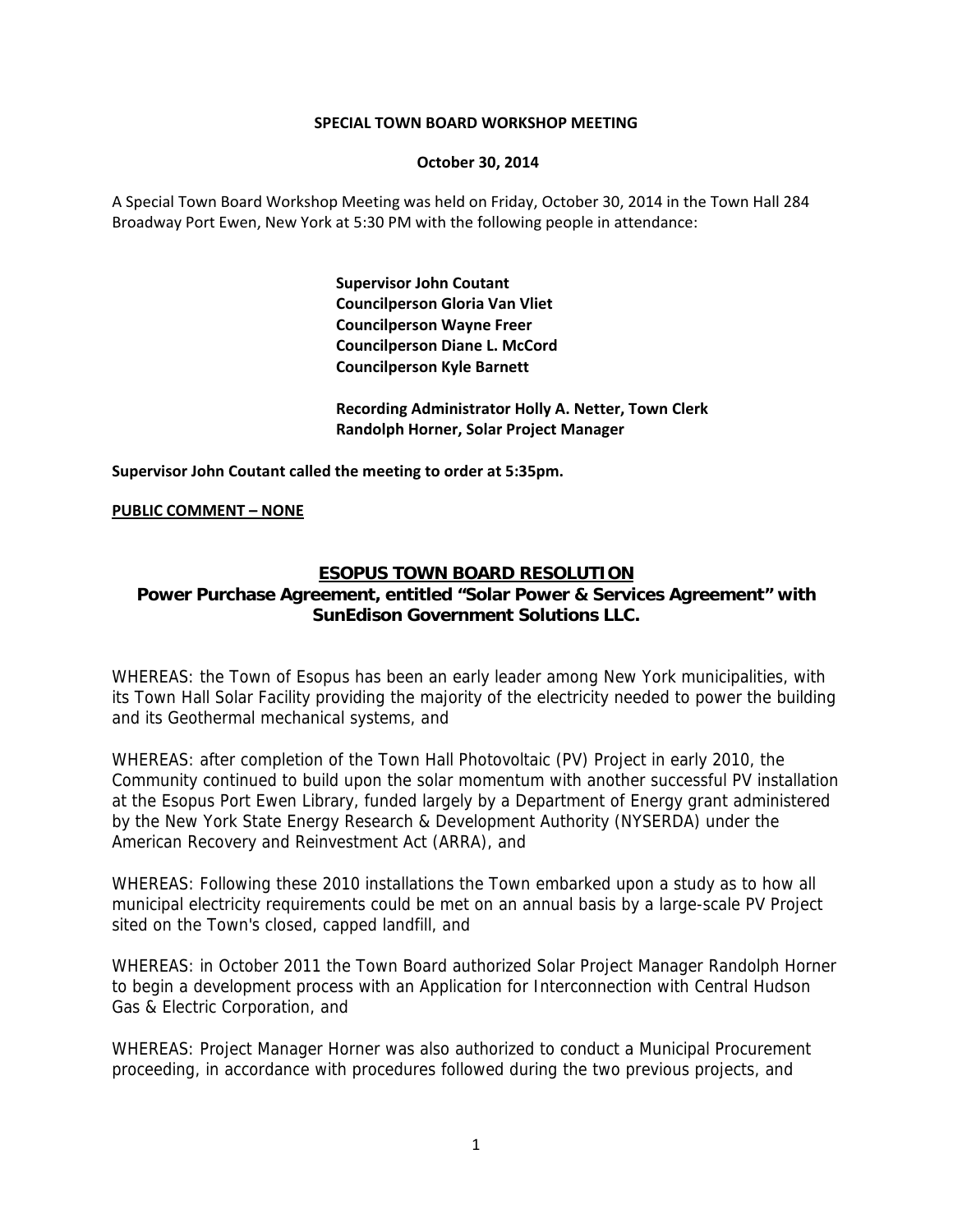WHEREAS: a Vendor Team was chosen, which ultimately had to be disqualified due to an inability to perform according to the terms and conditions set by the Town, and

WHEREAS: during a continuation of that Procurement Process a replacement Vendor was chosen and the industry-leading SunEdison was authorized to bid for NYSERDA financial incentives December 31, 2013, and

WHEREAS: During 2014, the Town has worked with SunEdison to develop a final Project Plan and Power Purchase Agreement,

NOW THEREFORE, the Esopus Town Board hereby authorizes the Supervisor to sign the Power Purchase Agreement, entitled "Solar Power & Services Agreement" with SunEdison Government Solutions LLC.

| <b>Resolution offered by:</b>  | <b>Councilperson Wayne Freer</b>  |
|--------------------------------|-----------------------------------|
| <b>Resolution seconded by:</b> | <b>Councilperson Diane McCord</b> |

| <b>Supervisor John Coutant</b>        | <b>AYE</b>     |
|---------------------------------------|----------------|
| <b>Councilperson Gloria Van Vliet</b> | <b>Abstain</b> |
| <b>Councilperson Kyle Barnett</b>     | AYE            |
| <b>Councilperson Diane McCord</b>     | <b>AYE</b>     |
| <b>Councilperson Wayne Freer</b>      | <b>AYE</b>     |

Each of the Board members made comment:

Councilperson Van Vliet thanked Randoph Horner for all of his hard work. She understands he is an expert and has worked very hard on this project. She is still concerned the Town Attorney Paul Keller recommended we seek the opinion of an expert, impartial person in the field. She felt Randolph was bias because he is so involved in this project. Councilperson Van Vliet said she did not hear any comments from the public and does not know how her constituents feel about the project. Therefore, she wished to abstain from the vote.

Councilperson McCord felt there was a lot of time spent going over this information. The Town has been a "pioneer" in the first solar project. The project has been profitable to us and we have not had any problems; if we did, Randolph fixed them. Councilperson McCord said she has to follow Randolph's expertise and voted yes.

Councilperson Wayne Freer said we have been a front runner with our solar projects. Councilperson Wayne Freer has talked to people in the solar field as well as many throughout the Town and they feel it is a good idea to pursue solar alternatives. The people liked the idea of generating energy with fixed costs (to a degree) at the landfill, rather than utilizing other usable land. Councilperson Wayne Freer Voted Yes.